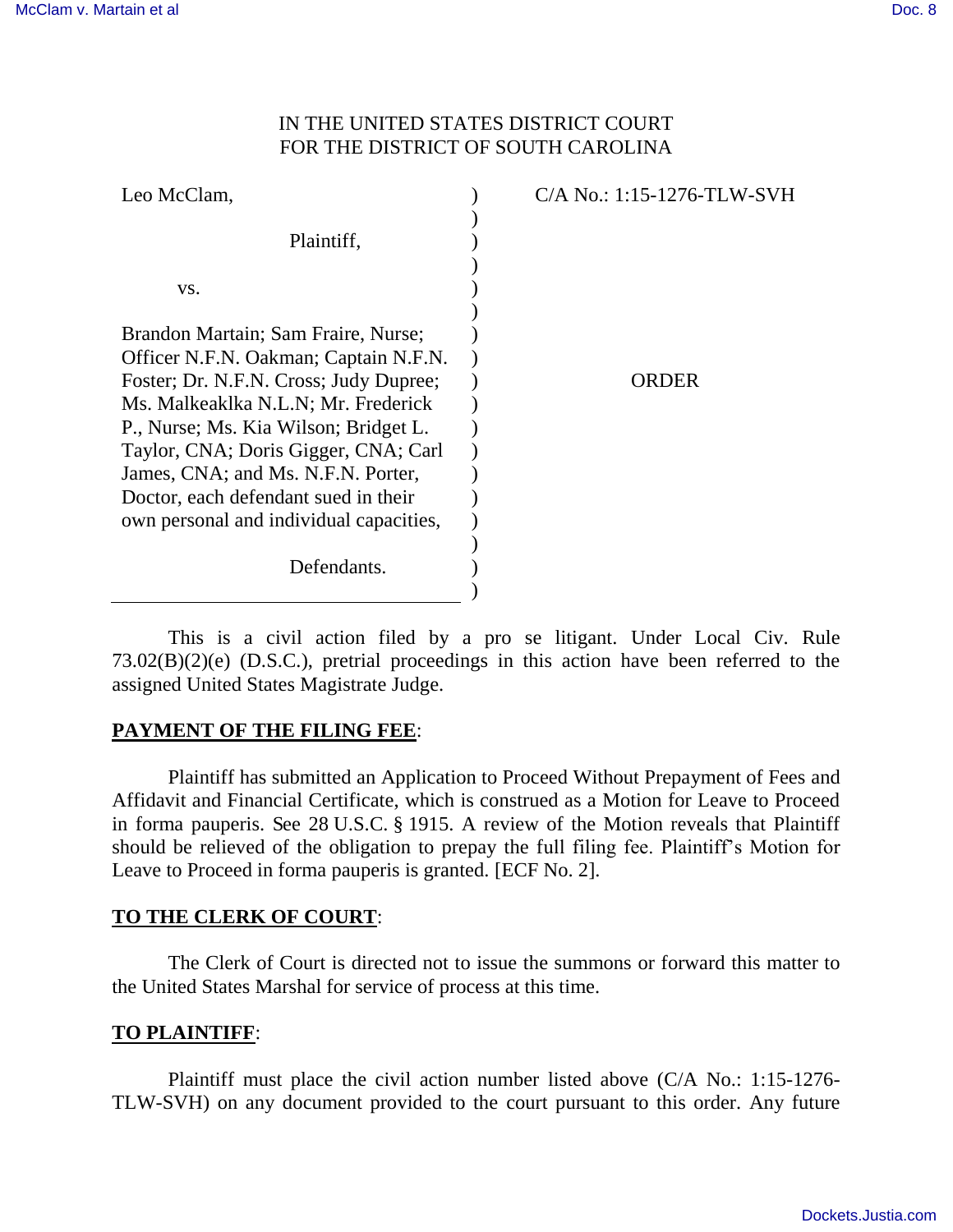filings in this case must be sent to: United States District Court, 901 Richland Street, Columbia, SC 29201. All documents requiring Plaintiff's signature shall be signed with Plaintiff's full legal name written in Plaintiff's own handwriting. Pro se litigants shall not use the "s/typed name" format used in the Electronic Case Filing System. In all future filings with this court, Plaintiff is directed to use letter-sized (eight and one-half inches by eleven inches) paper only, to write or type text on one side of a sheet of paper only and not to write or type on both sides of any sheet of paper. Plaintiff is further instructed not to write to the edge of the paper, but to maintain one inch margins on the top, bottom, and sides of each paper submitted.

Plaintiff is a pro se litigant. Plaintiff's attention is directed to the following important notice:

You are ordered to always keep the Clerk of Court advised in writing (United States District Court, 901 Richland Street, Columbia, South Carolina 29201) if your address changes for any reason, so as to assure that orders or other matters that specify deadlines for you to meet will be received by you. If as a result of your failure to comply with this order, you fail to meet a deadline set by this court, your case may be dismissed for violating this order. Therefore, if you have a change of address before this case is ended, you must comply with this order by immediately advising the Clerk of Court in writing of such change of address and providing the court with the docket number of all pending cases you have filed with this court. Your failure to do so will not be excused by the court.

IT IS SO ORDERED.

April 15, 2015 Shiva V. Hodges

(Sheia V. Hodges

Columbia, South Carolina United States Magistrate Judge

*Plaintiff's attention is directed to the important warning on the next page.*